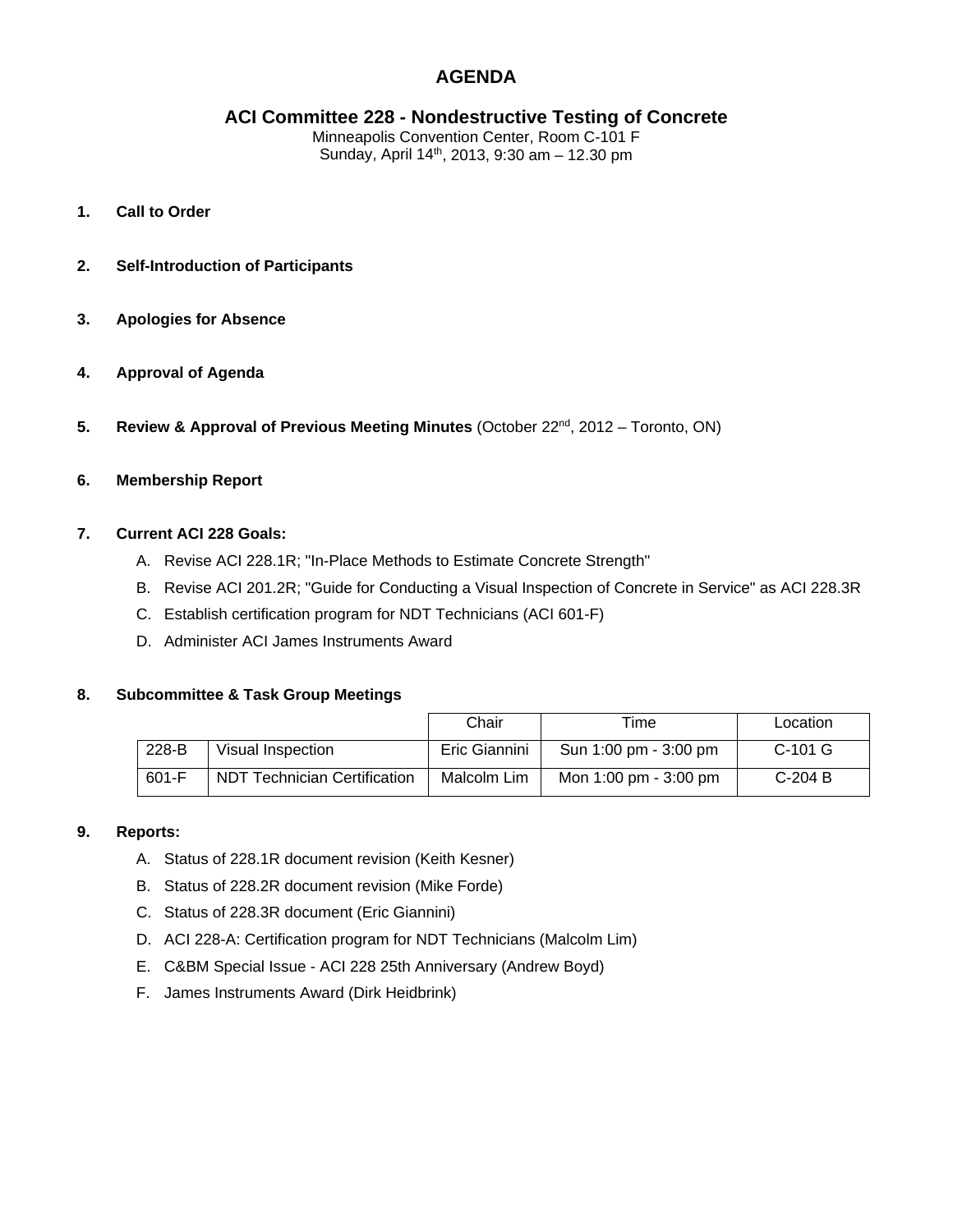## **10. Liaison Reports:**

| <b>ACI 201</b>      | <b>Durability of Concrete</b>                                    | Andrew Boyd             |
|---------------------|------------------------------------------------------------------|-------------------------|
| <b>ACI 207</b>      | Mass Concrete                                                    | Chris Ferraro           |
| <b>ACI 214</b>      | Evaluation of Results of Tests Used to Determine the Strength of | Kal Hindo               |
|                     | Concrete                                                         |                         |
| <b>ACI 222</b>      | Corrosion of Metals in Concrete                                  | Randy Poston            |
| <b>ACI 224</b>      | Cracking                                                         | <b>Randy Poston</b>     |
| <b>ACI 231</b>      | Properties of Concrete at Early Ages                             | Thomas Voigt            |
| <b>ACI 236</b>      | Material Science of Concrete                                     | <b>Muhammed Basheer</b> |
| <b>ACI 301</b>      | <b>Specifications for Concrete</b>                               | Nick Carino             |
| <b>ACI 311</b>      | Inspection of Concrete                                           | <b>Robert Jenkins</b>   |
| <b>ACI 336</b>      | Footings, Mats and Drilled Piers                                 | <b>Bernie Hertlein</b>  |
| <b>ACI 342</b>      | Evaluation of Concrete Bridges and Bridge Elements               | Jacob Bice              |
| <b>ACI 362</b>      | <b>Parking Structures</b>                                        | Boris Dragunsky         |
| <b>ACI 364</b>      | Rehabilitation                                                   | Keith Kesner            |
| <b>ACI 365</b>      | Service Life Prediction                                          | Muhammed Basheer        |
| <b>ACI 437</b>      | <b>Strength Evaluation of Existing Concrete Structures</b>       | Keith Kesner            |
| <b>ACI 440</b>      | Fiber-Reinforced Polymer Reinforcement                           | Michael Brown           |
| <b>ACI 444</b>      | <b>Experimental Analysis for Concrete Structures</b>             | John Popovics           |
| <b>ACI 543</b>      | Concrete Piles                                                   | William Ciggelakis      |
| <b>ACI 546</b>      | Repair of Concrete                                               | Ken Lozen               |
| <b>ACI 562</b>      | Evaluation, Repair, and Rehabilitation of Concrete Buildings     | Keith Kesner            |
| <b>ACI E706</b>     | <b>Concrete Repair Education</b>                                 | Ken Lozen               |
| <b>ICRI 150</b>     | ICRI Notes on ACI 562 Code Requirements                          | Liyang Jiang            |
| <b>ICRI 210</b>     | Evaluation                                                       | Ken Lozen               |
| <b>TRB AFF40(1)</b> | Nondestructive Evaluation of Structures                          | Larry Olson             |
| <b>RILEM ISC</b>    | Nondestructive In Situ Strength Assessment of Concrete           | John Popovics           |
| <b>RILEM OSM</b>    | On-Site Measurement of Concrete and Masonry by Visualized NDT    | John Popovics           |

## **11. ACI Sessions:**

- A. "Applications of Acoustic Emission for Reinforced Concrete" Fall 2012, Toronto, ON
- B. "Electrical Methods to Characterize and Monitor Concrete" /w 222, 444 Fall 2013, Phoenix, AZ (John Popovics)
- C. "Advances in Condition Assessment of Concrete Bridges" /w 342 Fall 2013, Phoenix, AZ (Larry Olson)
- D. "In Situ Transport Measurements" /w 236 Spring 2014, Reno, NV (Andrew Boyd)
- E. Proposals for New Sessions (Washington, Kansas City, Denver)

## **12. Recent & Upcoming Meetings/Conferences:**

- A. ASTM Committee Week, Indianapolis, IN, June 9-12, 2013
- B. 12<sup>th</sup> International Conference on "Application of Contemporary Non-Destructive Testing in Engineering", Portorož, Slovenia, Sept 4-6, 2013
- C. The 6th International Workshop on "Fracture, Acoustic Emission and NDE in Concrete", Kumamoto, Japan, Sept 17-18, 2013
- D. 10th *fib* International PhD Symposium in Civil Engineering, Québec City, Canada, July 21-23, 2014.